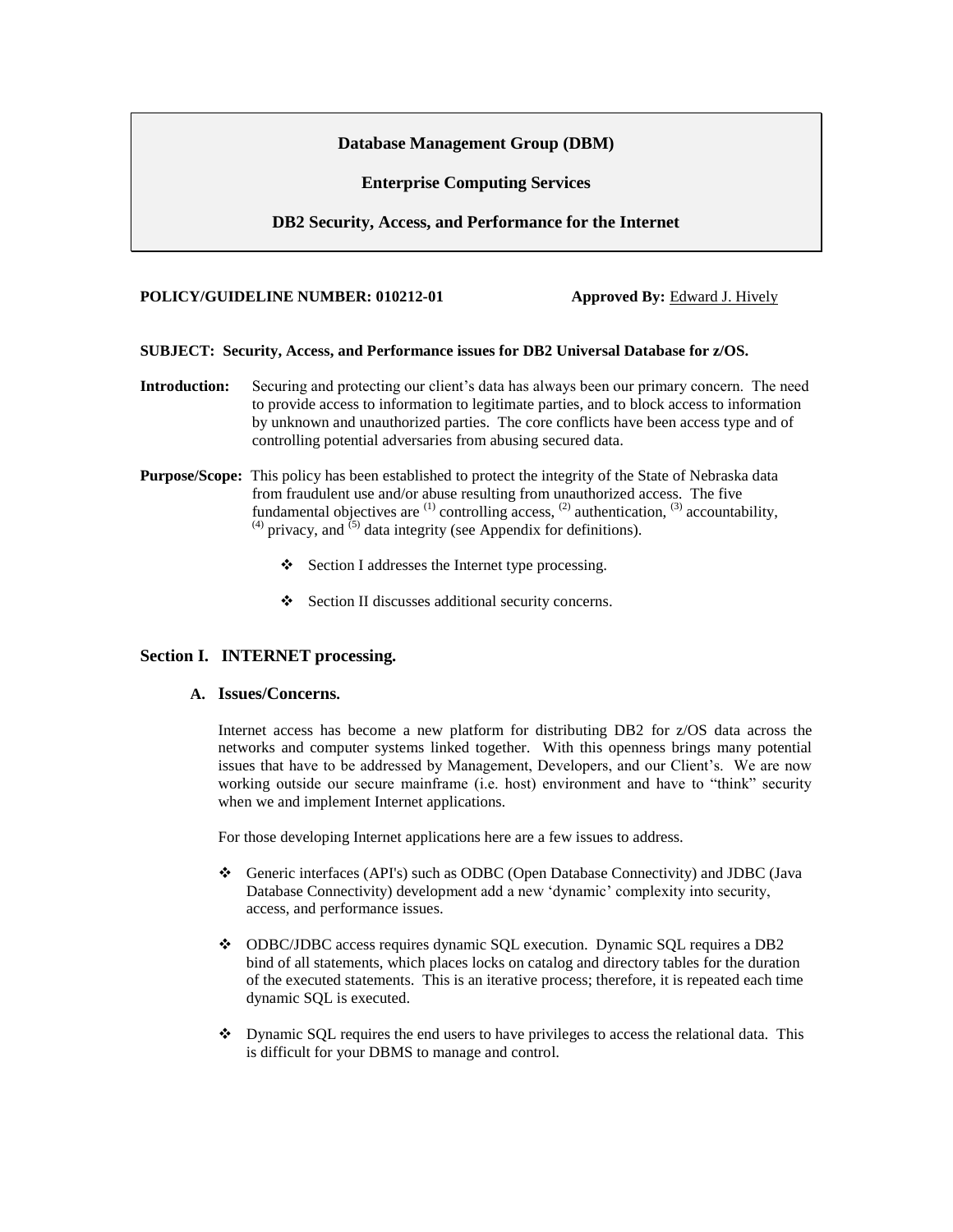- $\div$  Use of "system or surrogate" userid's to run the application causes many problems. You lose the ability to track the activities of individual users with the database with regard to security, auditing, and performance.
- Dynamic SQL cannot be controlled and, therefore we cannot guarantee that it happened.
- Dynamic SQL requires bind authority and execution authority to be given to the person who actually submits the dynamic SQL.
- Dynamic SQL places locks on both application DB2 objects (tablespaces, tables, and indexes) and system DB2 objects (system catalog tablespace, tables, and indexes).
- Dynamic SQL causes major performance problems over static SQL (static SQL is the preferred method of coding along with calling stored procedures).
- $\bullet$  With Dynamic SQL you have accountability issues. There is no assurance that any transaction that takes place can be subsequently proven.
- $\div$  SOL statements that are dynamic are not logged and cannot be deciphered through an audit. Therefore, no DB2 'undo' log record for recovery is possible.
- DRDA (Distributed Relational Database Architecture) connections directly to DB2 using TCP/IP have fewer security controls than do connections using SNA protocols. Therefore, access to our client's data is open for unauthorized access.

### **B. Resolution.**

Having stated the Security, Access, and Performance Issues/Concerns in Section A, there are legitimate reasons for opening up the DB2 for Z/OS Enterprise system to Internet access.

Therefore, the following criteria must be met before we can allow this type of access.

- Any Web service will be required to connect to DB2 for z/OS via the Recoverable Resource Services Attachment Facility (RRSAF). This allows for tracking Primary and SQL ids in the DB2 for Z/OS subsystem. It assures that the information that arrives is the same as when it was sent*.*
	- *This requirement meets the Integrity objective.*
- Writing Java Servlet's (written for JDBC) on the z/OS platform will be the preferred method of accessing DB2 for Z/OS data. This allows for programming access and execution to be controlled by web team.
- Java Servlet's (written for JDBC) will be required to call DB2 for z/OS Stored Procedures (SP's). The SP's are static SQL, thereby providing a better tool for access, performance, and business logic (as opposed to dynamic SQL). This narrows the dynamic SQL, executed via servlet, to only accessing certain data*.* 
	- *This requirement meets the Controlling Access security objective.*
- Java Servlet's (written for JDBC) will be required to execute the 'set current sqlid=' statement to pick up authority to execute certain Stored Procedures. This assures that the Id executing the servlet is permitted to do so*.*
	- *This requirement meets the Authentication objective.*